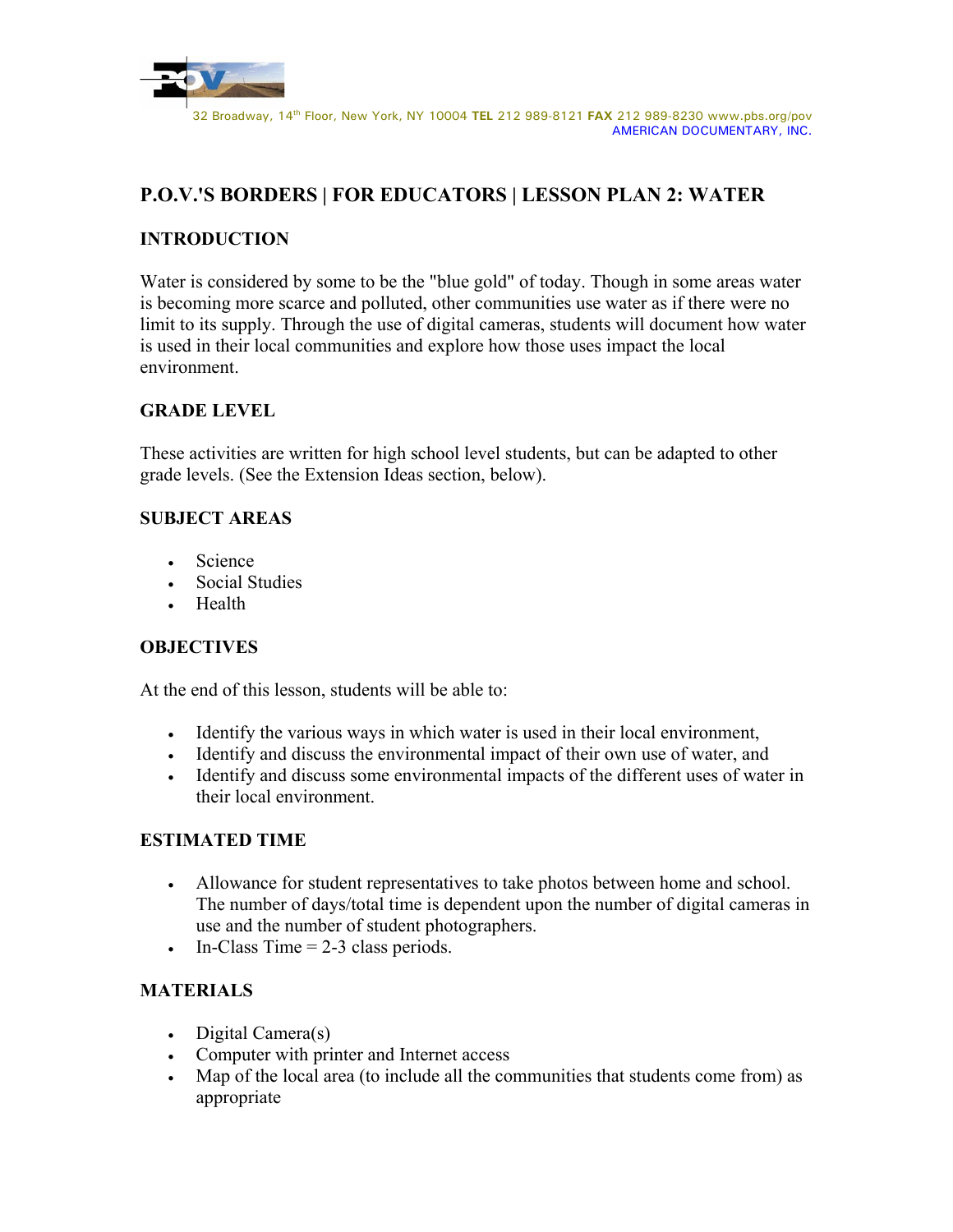• Research materials (books, online access, etc.)

## **PROCEDURE**

#### **Teacher Preparation:**

- 1. Assign as a homework assignment for students to write down every use of water they encounter between their home and school. They should include some water uses from inside their homes and the school as well.
- 2. Identify five student photographers to take ten photos each between their home and the school. Ideally, teachers should select student photographers who travel to school from a variety of directions (north, south, east and west) in order to represent as wide a geographic area as possible in the "data" (photos) and to get the most variety of land uses in the local environment.

\*Depending on each specific class structure, situation and teacher's relationship with the class, teachers may want to pre-select student photographers before introducing the activity to students. Conversely, some teachers may want to ask for student volunteers. Additionally, if the class situation/logistics prohibit the facilitation of students taking their own photographs, the teacher may want to consult with students on what they would photograph if given the chance, then the teacher may take the photos him/herself for the class. However, it should be noted that the ideal situation would allow the students to take their own photos, thus taking ownership over this study and its outcomes.

## **Introduction to Class Activity:**

- 3. Introduce the lesson to students, explaining that the goals of this project/activity are to identify the different uses of water in their local community and to explore how those uses impact the environment, both locally and globally. The teacher will want to explore with the class what constitutes a use of water, as some will be more obvious than others. For example, using water to wash dishes after a meal is more obvious than water utilized by a local factory to wash machine parts or water used by local craftspeople to prepare their raw materials. Virtually everything uses water, it's just a matter of identifying how and how much, and how that water use is regulated/limited.
- 4. List all uses of water on the board from students' documentation between home and school.
- 5. As a class, choose ten uses of water to document and study. These uses should be as diverse as possible. If ten is too few, more may be chosen as the teacher sees fit.
- 6. Set a schedule for camera use and photo documentation according to which students live near each chosen water use to be documented. \*Student photographers may be assigned by the teacher or students may be asked to volunteer.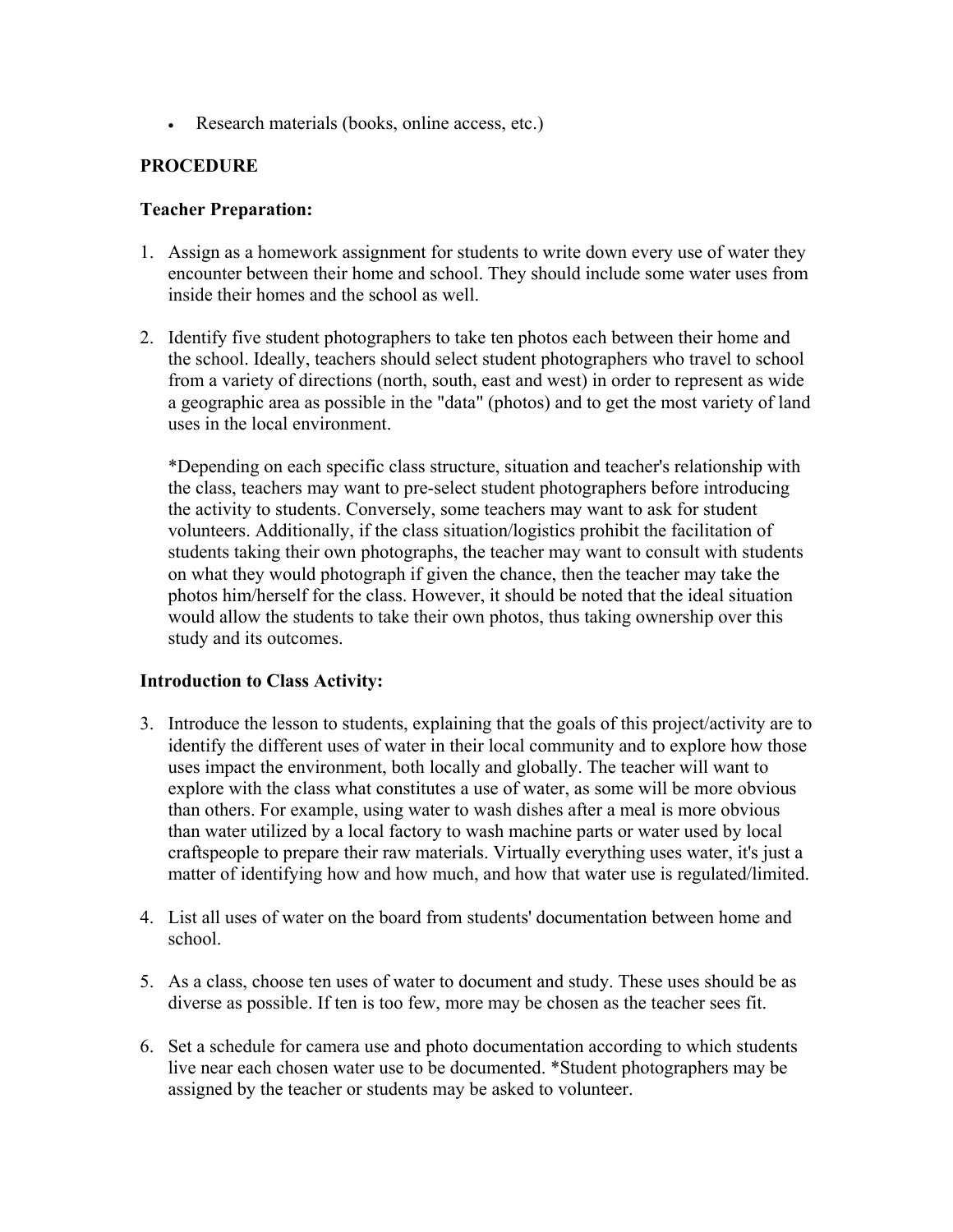7. Students take photos according to the schedule. Photos are uploaded to the computer and printed out for class discussion.

## **Day One:**

- 8. Teacher should facilitate small group discussions of the photos as follows:
	- With all water use photos printed for the class, teacher should break the class into ten groups (or into as many groups as there are photos).
	- Each small group of students should discuss and answer the following questions regarding their photograph:
		- a) How would the group classify the water use in the photograph? Name it (some will be more obvious than others).
		- b) Do individual students use water in that way? If so, how? (Again, some will be more obvious here than others.) If not, do they know anybody who does use water in that way (i.e. a neighbor who works in the local factory)? If not, who does use water in that way (i.e. who works on the local farm and does the irrigation if it isn't local residents)?
		- c) Does that water use have an overall positive or negative impact on the local environment? How does that water use impact global water supplies or water quality?
		- d) What is the environmental impact of the water use depicted in the photograph?
		- e) What is the social impact of the water use?
		- f) What are some possible solutions/ways to lessen the impact (environmentally, socially or both) of that water use?\* Research time may be needed in class or at home for environmental impacts of each water use. (See the Resources section below for related websites.)

## **Day Two (or end of Day One if time permits):**

- 9. Have students present their photograph and overview the discussion that was held about it to their classmates.
- 10. As a class, compare and contrast the photos:
	- What are the differences in water use that exist among the photographs?
	- Does gender seem to affect water use at all? If so, how and why do the students think this is the case? If not, what factors do the students think contribute to this "equity?"
	- Are the students connected to the water uses in their local environment? Which ones do they participate in? Do they feel that each water use had a positive or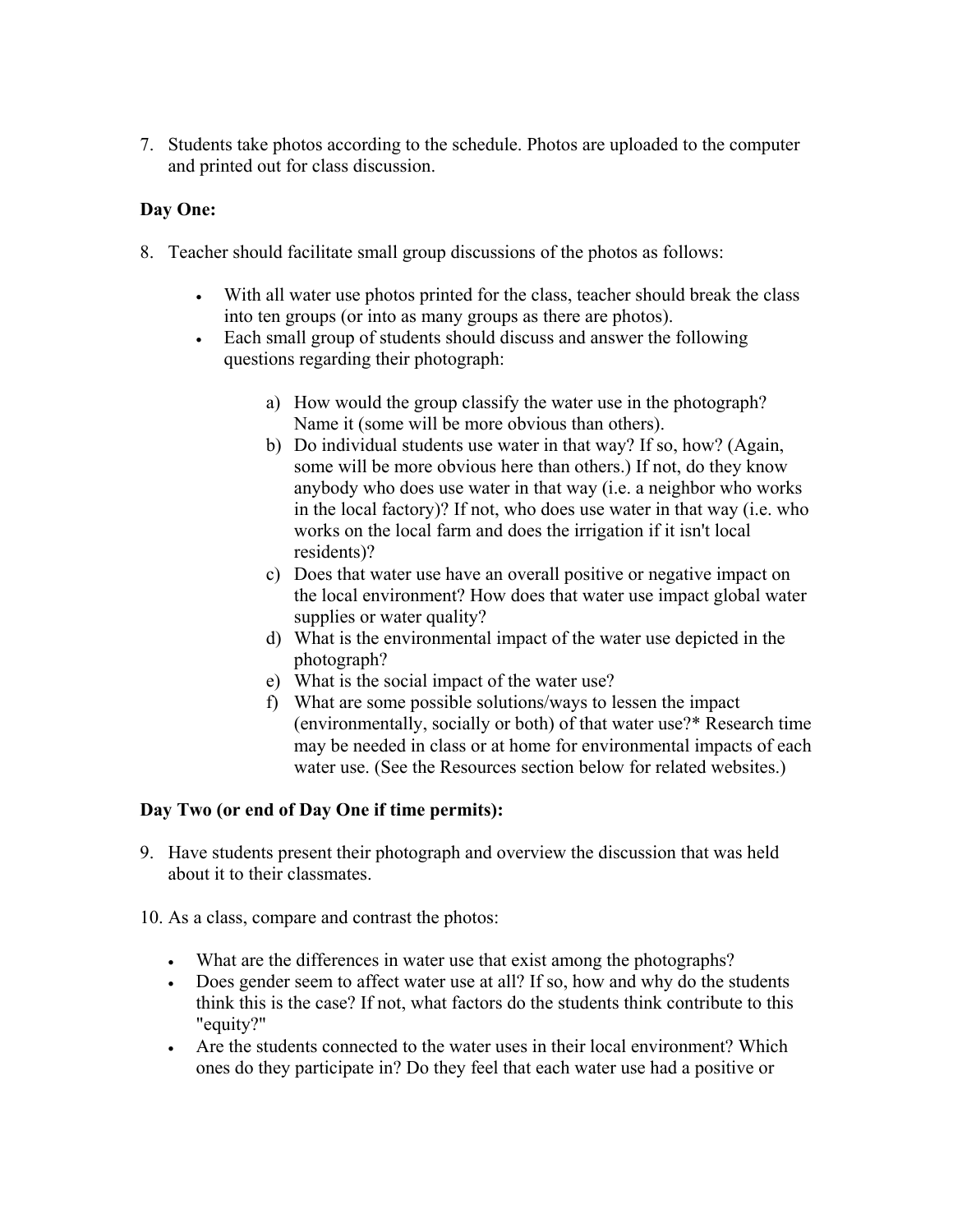negative impact on the environment? Why or why not? Is change necessary? And if so, what could be done to create change?

## **Day Three (or Personal Study or Extension Time):**

11. Have students explore their personal impact on local environments by writing an essay, short story (day in the life) or poem, preparing a presentation or somehow expressing how their own water use practices contribute to local water resources, whether positively or negatively. How does their use of water impact global water resources? For example, if students live in an environment where water is piped in from other places, how does their use of water impact other environments and communities? Which communities are they? If the water source is local, does it provide sufficient water for everybody in the community?

## **ASSESSMENT SUGGESTIONS**

• Have students prepare a photo exhibition for other classes/the school of local water uses and ways to minimize the environmental impact of each one (i.e. sustainable alternatives).

# **EXTENSION IDEAS**

- Teachers may choose to have each student document and research their own water use — how much water (in gallons) does each student use in a 24 hour period? What is the class average, and how does each student compare? What are some practical ways that students can reduce their water use? How can students influence others to use less water?
- Where is the source of the local water supply? Students can identify their local watershed and research how water is transported through the watershed from the source to their home/school.

## **RELATED NATIONAL SCIENCE EDUCATION STANDARDS, GRADES 9-12**

#### **Science as Inquiry**

- Abilities necessary to do scientific inquiry
- Understanding about scientific inquiry

#### **Science in Personal and Social Perspective**

- Personal and community health
- Natural resources
- Environmental quality
- Natural and Human-induced hazards
- Science and technology in local, national and global challenges